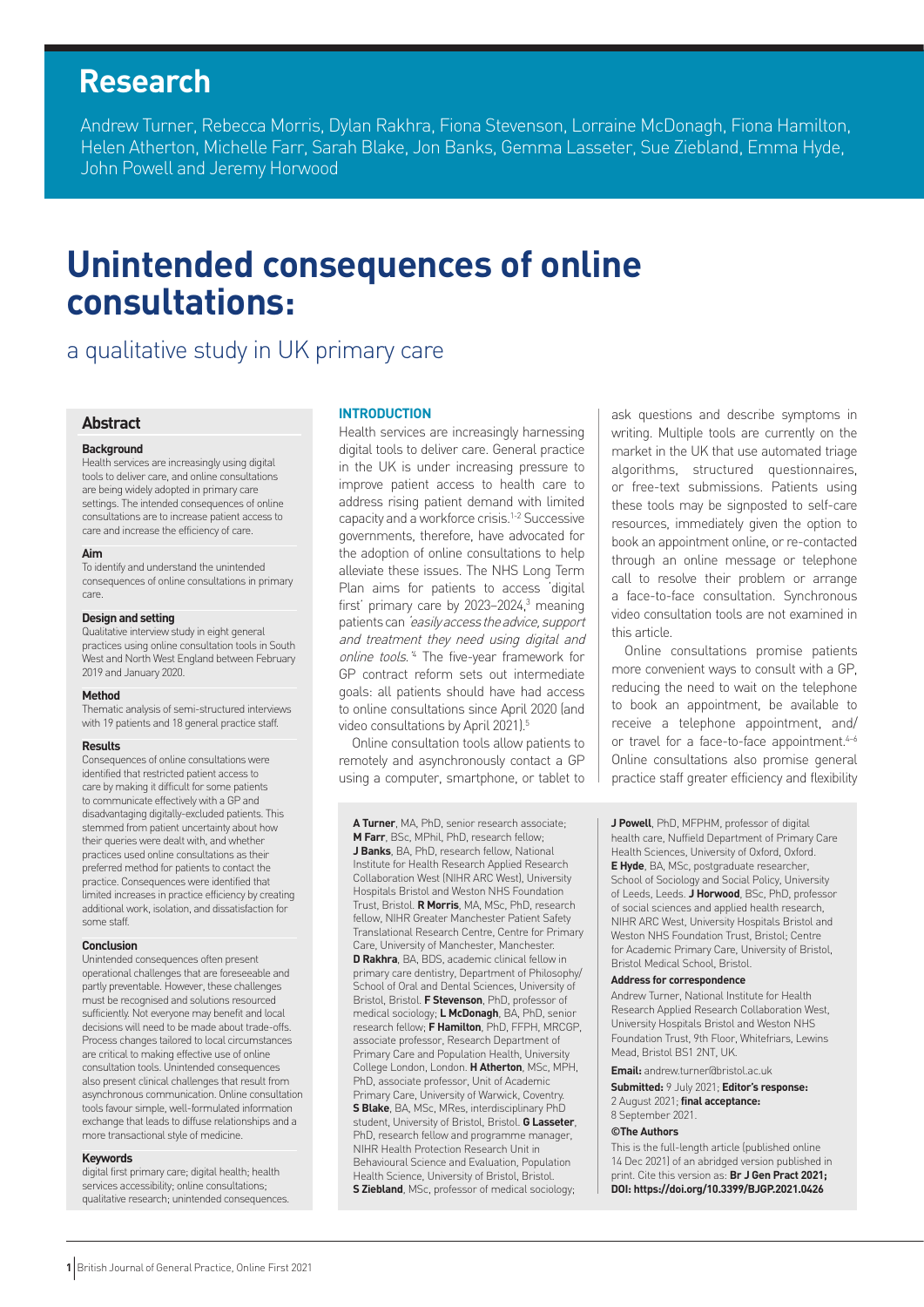# **How this fits in**

Previous studies have shown that online consultations may be best for straightforward transactions such as simple and administrative queries, but do not necessarily deliver improvements in access to care or practice efficiency. This qualitative study identified unintended consequences of a range of online consultation tools that negatively impacted patients' ability to communicate effectively with a GP, access to care, practice workload, and staff satisfaction. These consequences were often operational challenges that could be foreseen and prevented; however, the tools also had consequences that favoured simple, remote transactions and a shift away from holistic face-to-face care.

over how they organise their workload and their working patterns.<sup>4-7</sup>

Evaluations of digital health technologies have generally found that their promise is not always delivered and they often produce unintended consequences:<sup>8-11</sup> that is, positive or negative effects that were not intended at the outset. Moreover, because the root causes were not well understood, strategies for dealing with unintended consequences have been criticised for being speculative, anecdotal, and vague.9,12 Previous studies of online consultations have specifically noted the importance of examining unintended consequences in order to fully understand their impact.13–15 An understanding of these consequences is vital to minimise the negative effects and harness the positive.16 Therefore, the aim of this study was to identify and understand the unintended consequences of online consultation tools.

#### **METHOD**

Semi-structured individual interviews were conducted with patients and staff from general practices in South West and North West England in 2019 and early 2020 (pre-COVID-19 pandemic).

This article reports results from the DECODE study,<sup>17</sup> which examined the unintended consequences of three types of digital health tool in primary care: online consultation tools; patient online access to health records; and smartphone apps to help patients manage long-term conditions. Only results about online consultations are reported here.

NHS England policy and other agendasetting documents justify the adoption of online consultations based on two main intended consequences.3,5,18–21

Intended consequence 1: increase patient access to care. Allowing patients to 'access and interact with health and care services seamlessly', giving them convenient and instant access to care by following *simple* triage online to help them manage their own health needs or direct them to the appropriate service';<sup>3</sup> and

Intended consequence 2: increase the efficiency of care and reduce practice workload. Helping to 'alleviate workload challenges facing practices<sup>'5</sup> and creating 'greater efficiency across the whole system', 18 such as by reducing unnecessary face-toface appointments (although not necessarily by making face-to-face appointments shorter).22-23

Unintended consequences. Unintended consequences were defined relative to these; that is, consequences were unintended if they did not fall under the two intended consequences above. Unintended consequences may be positive or negative, and anticipated or unanticipated.

### **Sampling and recruitment**

Seven practices in South West and North West England were recruited through the National Institute for Health Research clinical research network. The practices had a mix of patient list sizes, urban/ rural locations, and indices of area-level socioeconomic scores for the practice population (Index of Multiple Deprivation).<sup>24</sup>

Practice staff were recruited through the practice manager or research lead at participating practices. Patients were eligible to take part if they had used an online consultation tool (within the past 6 months where possible, depending on levels of patient uptake). Approximately 30 eligible patients were invited from each practice. If >30 patients were eligible, those invited were purposefully selected in relation to existing participants to try to maximise diversity of patient age, ethnicity, and those with long-term conditions. Eligible patients were sent invitation letters by participating practices or were opportunistically provided with study information by clinical staff.

Data collection was informed by the concept of 'information power', $25$  with analysis, sampling, and participant recruitment conducted in parallel to allow for the continuous assessment of the suitability of the information within the sample with regard to study aims. Information power is a guiding principle in qualitative research, suggesting that the more information power the sample provides, the smaller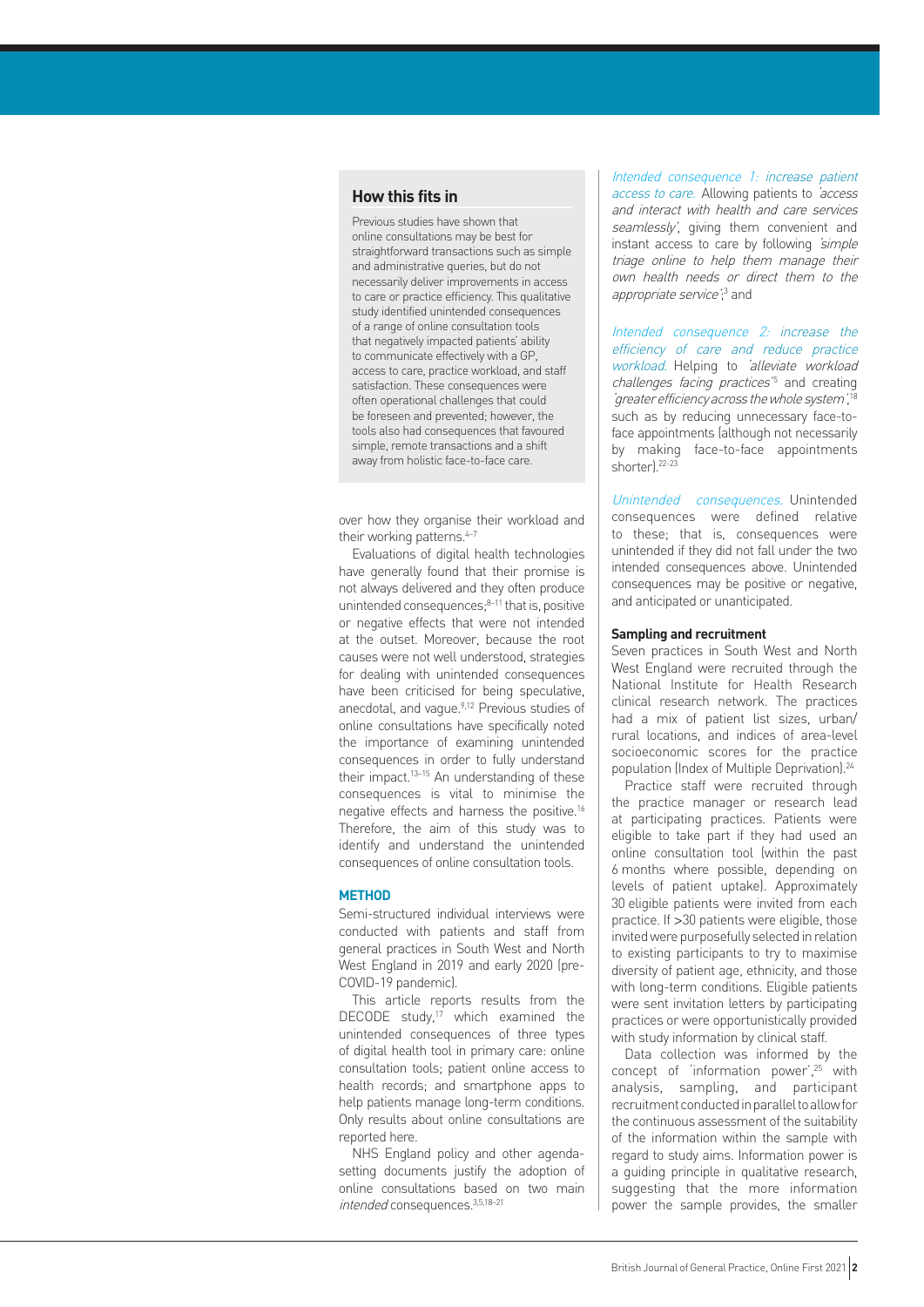the sample size needs to be, and vice versa. For example, studies with broad aims and exploratory analysis may require larger samples, while smaller samples can be sufficient if data are focused and clear, and if participants have rich experiences relevant to the research question.

#### **Data collection**

Topic guides were developed by the study team, informed by the literature and a stakeholder workshop held in 2018 that explored possible unintended consequences of digital health technology (see Supplementary Appendix S1). The Topic Guide was refined iteratively as interviews and preliminary analysis progressed. Interviews (face-to-face or telephone) were conducted between February 2019 and January 2020 by two authors. Interviews lasted between 20–60 minutes. With informed consent, interviews were audiorecorded and fully transcribed.

#### **Analysis**

Transcripts were analysed using NVivo (version 12). Thematic analysis was used to explore staff and patient descriptions of the consequences of online consultations.<sup>26</sup> Four authors conducted the analysis. The first three transcripts were coded independently by two authors to initially develop a coding frame, which was then discussed with the whole team, including Patient and Public Involvement (PPI) contributors. Themes were discussed at the multidisciplinary project team meetings (which included PPI contributors) to ensure credibility and confirmability. Coding was both inductive (identifying patterns in the data that addressed important issues for participants) and deductive (focused on the intended consequences described above). The intended consequences framed deductively — what counted as unintended; the experiences reported by participants were analysed inductively and thematically within this intended/unintended structure. A second workshop was held in February 2020 with 21 stakeholders, including GPs, policymakers, members of the public, and researchers to discuss and enhance the interpretation of the findings and distil guidance. Findings from the interviews and the workshop inform the unintended consequences and mitigation measures described in Box 1.

#### **RESULTS**

#### **Practice and participant characteristics**

Participants were 18 general practice staff and 19 patients. Characteristics of the practices and participants are shown in Tables 1 and 2, respectively.

Findings are presented for each intended consequence, illustrated with anonymised verbatim quotes. How intended consequences were achieved is noted before the description of any unintended consequences.

#### **Intended consequence 1: increase patient access to care**

Staff and patients described written online consultation tools as improving patient access to care by increasing accessibility to people who are deaf, or those with conditions that made synchronous, verbal communication difficult, are unable to leave their home, or have caring responsibilities. They were also perceived by some patients to improve access to care by providing a convenient way to contact clinicians, particularly for patients who felt they could express themselves better in writing, valued submitting enquiries at a time convenient to them, and appreciated conducting a simple transaction without an unnecessary faceto-face appointment.

Unintended consequences: access to care. Online consultation tools made communication difficult for some patients. Patients felt that the structured questionnaires used by some tools were 'quite laborious' (patient [P]1, practice [Pr]2, male [M], aged 33 years), 'tricky' (P2, Pr2, female [F], aged 53 years), or 'off-putting' (P3, Pr2, F, aged 56 years), particularly for simple enquiries. When a free-text option was available, some patients struggled with how best to explain their issue owing to uncertainty about who they were writing to and who would read their enquiry:

'I thought for quite a bit about how to write  $it$  [the online consultation enquiry] so that it would be clear because […] I don't know actually who else reads it in between […] it's a bit odd because you don't know who you're actually talking to.' (P2, Pr2, F, aged 53 years)

Practices that used the online consultation tools typically promised responses the next working day. Asynchronous communication with minimal opportunity for back-andforth added to the difficulty for patients, with some describing that communicating their issues and 'being heard' was more challenging:

'[Face to face] there are constant prompts and reminders as to what has been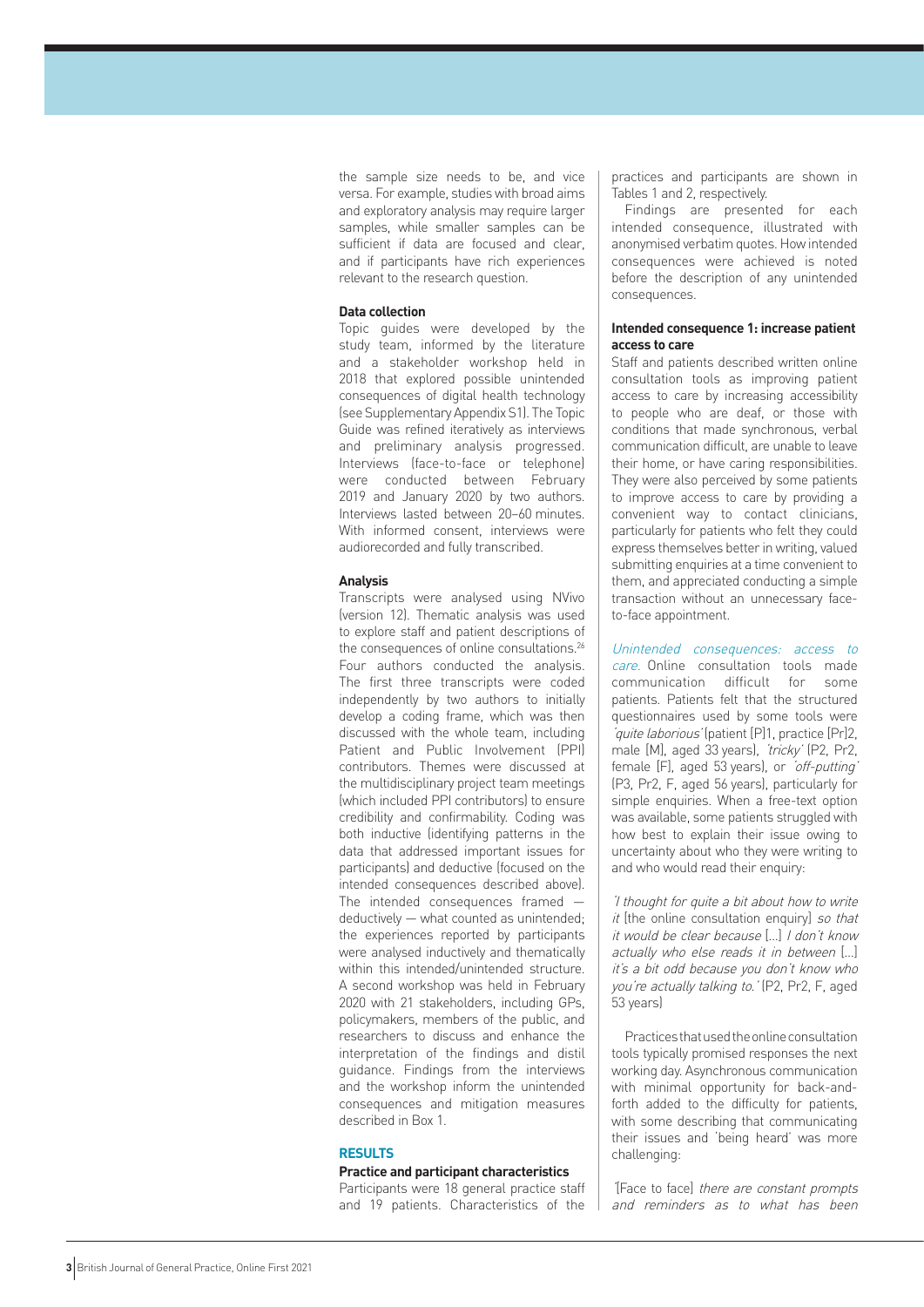|  | Box 1. Online consultations guidance for clinicians and practice managers <sup>a</sup> |  |  |  |
|--|----------------------------------------------------------------------------------------|--|--|--|
|--|----------------------------------------------------------------------------------------|--|--|--|

| <b>Unintended consequences</b>                                                                                                                                                                                                                                                                                                                                                                                                                              | <b>Mitigation</b>                                                                                                                                                                                                                                                                                                                                                                                                                                                                                                                                                                                                                                                                      |
|-------------------------------------------------------------------------------------------------------------------------------------------------------------------------------------------------------------------------------------------------------------------------------------------------------------------------------------------------------------------------------------------------------------------------------------------------------------|----------------------------------------------------------------------------------------------------------------------------------------------------------------------------------------------------------------------------------------------------------------------------------------------------------------------------------------------------------------------------------------------------------------------------------------------------------------------------------------------------------------------------------------------------------------------------------------------------------------------------------------------------------------------------------------|
| Access to care<br>• Online consultation systems create barriers to care and<br>exclude some patients<br>• Inadvertent prioritisation of patients using online<br>consultations                                                                                                                                                                                                                                                                              | • Avoid imposing online consultations as the only means of access<br>• Ensure alternative methods to make an appointment:<br>- allow administrative staff to complete enquiries on a patient's behalf over the phone;<br>allow people to submit enquiries on behalf of family members; but<br>- recognise these measures may have unintended consequences themselves (for example,<br>$-$ for patient confidentiality)<br>• Ensure that when online consultations are used alongside other communication channels that<br>patients using online consultations are not prioritised                                                                                                      |
| Communication<br>• Patient uncertainty about what kinds of enquiries online<br>consultation tools are appropriate for<br>• Patient uncertainty about how to describe their problem/<br>symptoms when writing in free-text boxes, used by some<br>online consultation tools<br>• Patient uncertainty about who they are writing to<br>• Extended time (and risk of miscommunication) for<br>two-way asynchronous communication between staff<br>and patients | • The process patients go through to submit an online consultation should be tailored to the<br>type of enquiry; for example, if a patient has a simple administrative query, they should not have<br>to go through a symptom checker<br>• Ensure clarity for patients about the online consultation process - practice websites should<br>include clear instructions about:<br>- how to use the technology;<br>- who reads the enquiry;<br>- how it is reviewed; and<br>- what happens next and in what time frame<br>• Where a written response is required, focus on clear and simple written communication that<br>patients can easily respond to                                  |
| Continuity of care<br>• Patient enquiries being pooled and dealt with by potentially<br>any GP, preventing patients consulting with their preferred<br>GP                                                                                                                                                                                                                                                                                                   | • Allow patients to address online consultations to their preferred GP or show the rota of available<br>GPs, so that patients can address a specific GP<br>• Filter online consultations from specific patients to specific GPs to maintain continuity of care<br>where it is necessary                                                                                                                                                                                                                                                                                                                                                                                                |
| Safety<br>• Patients submitting enquiries that are urgent/emergencies                                                                                                                                                                                                                                                                                                                                                                                       | • Provide clear instructions on practice websites about what the practice deems appropriate for<br>online consultations<br>• Provide clear instructions for people with an urgent or emergency enquiry<br>• Check your procedure for screening enquiries for urgency but recognise this adds additional<br>practice workload                                                                                                                                                                                                                                                                                                                                                           |
| Work practices<br>• Changes in composition of workload, or increased work<br>• Increased feelings of isolation and additional screen-time<br>for staff                                                                                                                                                                                                                                                                                                      | • Include the whole practice team and patients in planning and workflow redesign<br>• Use available training and guidance to support staff (for example, NHS England Implementation<br>toolkitl<br>• Consider new virtual and in-practice office environments to reduce isolation; for example, virtual<br>coffee mornings and shared working spaces where GPs and administrative staff are co-located<br>as they individually work through online consultation enquiries which may help reduce isolation.<br>This provides an opportunity to innovate at a time when modifications to the physical environment<br>of practice buildings and staff working patterns are still evolving |

aUnintended consequences and mitigation measures are derived from the interview findings as well as the views and experiences of participants at a stakeholder workshop held in February 2020.

> discussed and what is being agreed and what the concerns are [...] You've got these throwbacks all the way along so that you know somebody has understood you. Whereas you don't get that with this sort of simple transaction online.' (P3, Pr2, F, aged 56 years)

> Written asynchronous communication put more responsibility onto patients to articulate their issues independently. Furthermore, this minimised opportunities to raise other issues spontaneously. Patients highlighted holistic elements of care that

were also lost without synchronous twoway interaction; for example, patients felt that it was 'a bit odd not having personal contact', that they missed out on 'a catch up as to how things are going' (P2, Pr2, F, aged 53 years), or suggested it was harder to be treated as individuals:

 $\therefore$  they haven't got a clue about me [...] I imagine they see some doddery old fossil, which I'm not […] that doctor has never ever seen me. I'd never met him either […] it's all very impersonal actually.' (P1, Pr1, F, aged 68 years)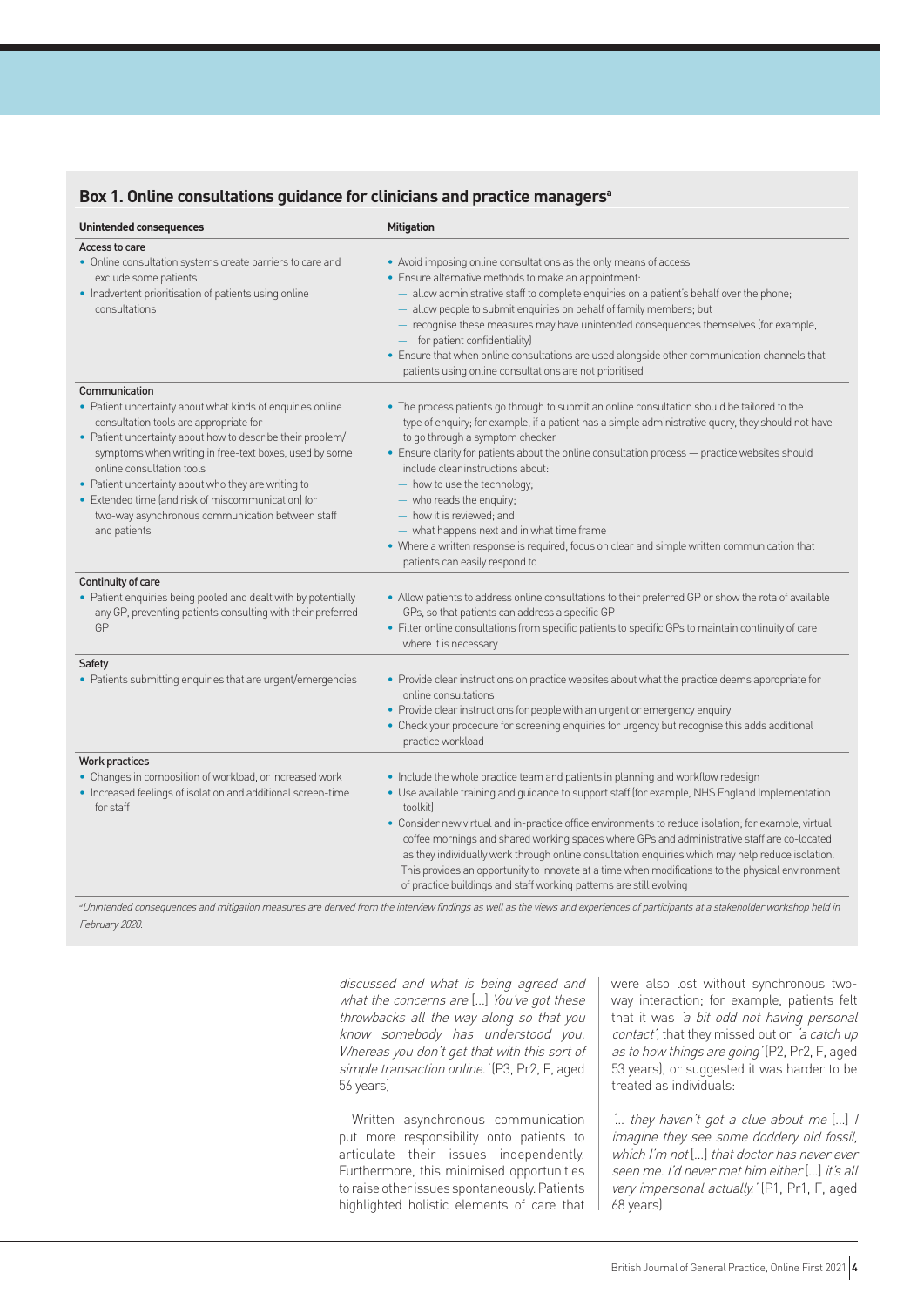|                |                   |                           |                 | <b>Type of online</b>                                   | Patient uptake of                             | <b>Staff</b>   | <b>Patients</b> |
|----------------|-------------------|---------------------------|-----------------|---------------------------------------------------------|-----------------------------------------------|----------------|-----------------|
| <b>Site</b>    | Size <sup>a</sup> | IMD quintile <sup>b</sup> | <b>Location</b> | consultation tool                                       | online consultations                          | interviewed, n | interviewed, n  |
| $\mathbf{1}$   | Medium            | 5                         | Urban           | Open-ended<br>questionnaire                             | High (practice's preferred<br>contact method  | 3              | 6               |
| $\overline{2}$ | Small             | 5                         | Urban           | Structured<br>questionnaire                             | $\sim$                                        | $\overline{2}$ | 6               |
| 3              | Medium            | 5                         | Rural           | Structured<br>questionnaire                             | High (practice's preferred<br>contact method) | 4              | $\overline{0}$  |
| 4              | Large             | $\overline{2}$            | Urban           | Open-ended<br>questionnaire                             | Low                                           | 4              | 4               |
| 5              | Large             | $\overline{2}$            | Urban           | Structured questionnaire<br>with algorithm-based triage | Low                                           | $\mathcal{P}$  |                 |
| 6              | Medium            | 5                         | Urban           | Structured questionnaire<br><i>(abandoned)</i>          | Low                                           |                | $\overline{2}$  |
| 7              | Small             | 5                         | Urban           | Structured questionnaire<br><i>(abandoned)</i>          | Low                                           | $\mathcal{P}$  | $\theta$        |

®small: <10 000 patients; medium: 10-15 000 patients; large: ≥15 000 patients. b1 = more deprived; 5 = less deprived (based on practice postcode). IMD = Index of Multiple Deprivation.

#### **Table 2. Demographic characteristics of sample**

| <b>Characteristics</b><br>of patients $(N=19)$ | $\mathbf n$    |
|------------------------------------------------|----------------|
| Sex                                            |                |
| Female                                         | 12             |
| Male                                           | 7              |
| Age, years                                     |                |
| $30 - 44$                                      | 3              |
| $45 - 59$                                      | 10             |
| >60                                            | $\overline{a}$ |
| <b>Ethnicity</b>                               |                |
| <b>White British</b>                           | 19             |
| Median IMD quintile (range) <sup>a</sup>       | $2(1-4)$       |
| <b>Characteristics of GP</b>                   |                |
| practice staff $(N=18)$                        | $\mathbf n$    |
| Sex                                            |                |
|                                                |                |
| Female                                         | 9              |
| Male                                           | 9              |
| Staff role                                     |                |
| GP                                             | 11             |
| Administrative/managerial                      | 7              |
| Average years GP qualified                     | 20             |

participants' home postcode). IMD = Index of Multiple Deprivation.

When online consultations could potentially be reviewed and answered by any GP, both staff and patients noted further unintended consequences negatively impacting continuity of care:

'[Online consultations are] very much a move from […] a nice doctor–patient relationship [...] we try and maintain continuity, but that's difficult with this system […] often other people will pick up calls that are meant for you or the patients don't specifically ask for you.' (GP1, Pr1, F)

Some practices used online consultations as their preferred way for patients to contact the practice for all enquiries. Patients and staff noted how this access model disadvantaged digitally-excluded patients, often the elderly:

'… for my 92-year-old mother […] it was actually a huge problem. There's no way that she was going to be able to access her GP [online]. What she was saying to me was, "Which doctor do you go to? How do you get in touch with them?" [...] I think it's incredibly discriminatory. It assumes that everybody's into the digital era and they're not.' (P1, Pr1, F, aged 68 years)

Additional workarounds were introduced to provide access for digitally-excluded patients. One GP described a 'refinement' that has worked well and is necessary' (GP2, Pr1, M) where older patients who visited the practice without an appointment would be

fitted in informally, although this possibility was not advertised. Other workarounds included administrative staff completing an online consultation on behalf of digitallyexcluded patients, over the phone or in person. However, this generated its own unintended consequences for practice staff; for example, triage questions were viewed as time-consuming for receptionists to complete and could compromise patient confidentiality:

'There was an awful lot of questions and some of it quite personal […] some of the questions I did cringe at, I'll be honest. They were a little bit too in-depth to be asking as a receptionist I think.' (Administrative staff  $[A]1$ , Pr3, F)

When online consultations were available as an alternative contact method alongside traditional phone access, one GP described how practice processes could impact access to care by inadvertently prioritising patients who used the technology:

'[A patient emailed the practice and] I thought well actually I need to see her, I don't really understand this history, and I gave her an appointment the next day to come in. So that was clinically appropriate but […] there might be somebody else who doesn't know how to do that [email] and they're just actually phoning and trying to get an appointment.' (GP1, Pr4, F)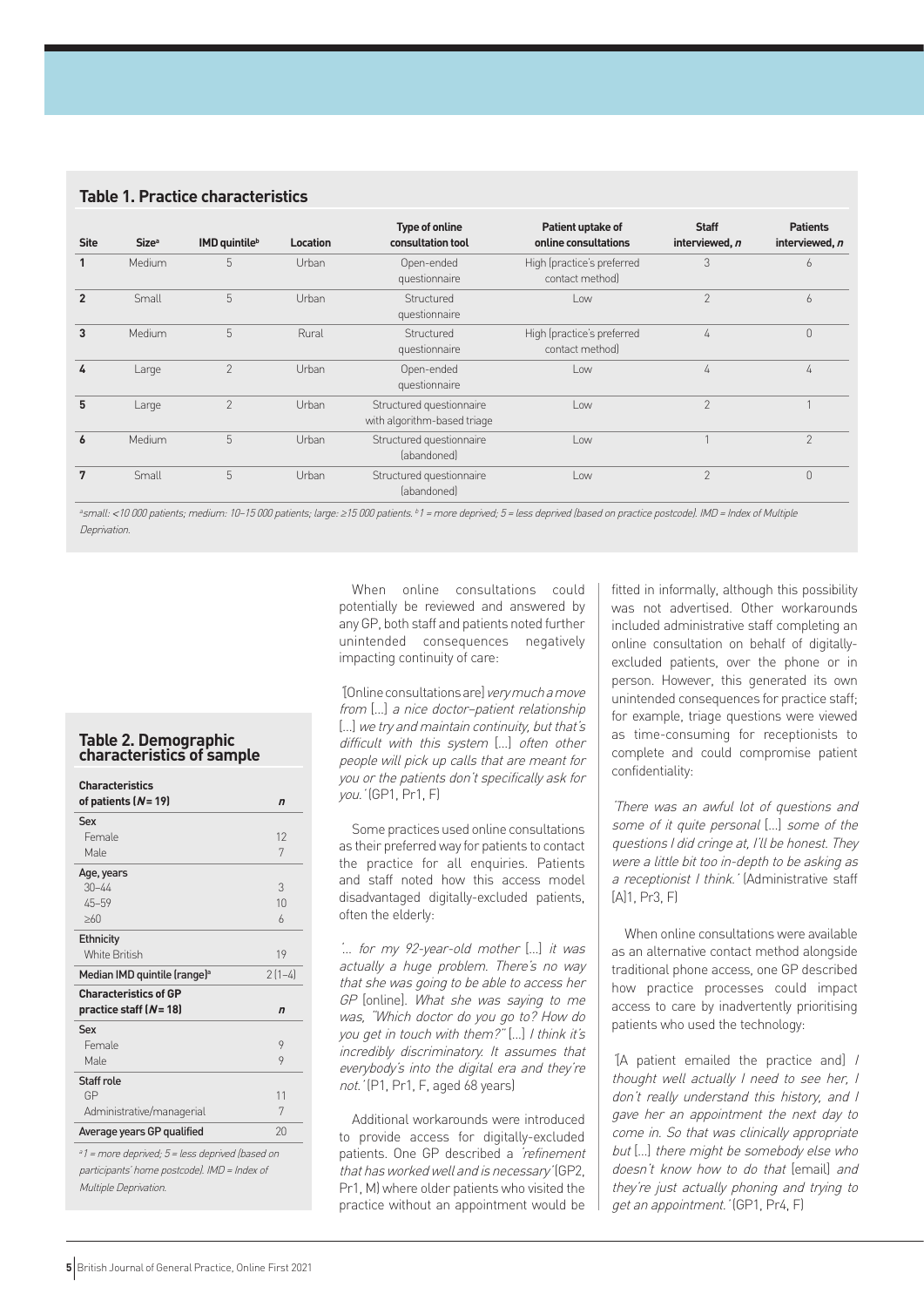Online consultations generated unintended consequences that undermined the goal of increasing patient access to care, both by reducing patients' ability to communicate effectively with a clinician and by disrupting practices processes in ways that made access less equitable.

#### **Intended consequence 2: increase the efficiency of care and reduce practice workload**

Online consultations improved efficiency of care for practices primarily by giving staff greater flexibility to manage patient care and their workload and working patterns, particularly when implementation included workflow and process changes. GPs valued the ability to prime themselves with information from online consultations (such as patient history) in advance of phone or face-to-face consultations. This allowed for better research, coordination, and planning of treatment, and better management of patient expectations. In line with previous research, it was found that improvements in efficiency could be achieved when online consultations were used to deal with simple, transactional, and low-risk queries, which included processing sick notes, medication changes, submission of patient's readings (for example, blood pressure), and links to online advice.

Unintended consequences: efficiency of care and practice workload. Patients commented on the ways that online consultations impacted the efficiency of care; however, this was more closely linked to issues around access to care than to issues about practice efficiency and workload. Consequently, the unintended consequences described focus on staff experiences of workflow and process changes that online consultations brought about. The most frequently reported unintended consequences involved the creation of extra work for practice staff, related to new processes as much as the tools themselves. The most direct way that online consultations were felt to generate extra work was by adding rather than taking away patient demand:

'[Online consultation] definitely didn't deliver the benefits. It didn't. They touted it on taking away loads of people to selfcare or to pharmacies. It just created a new avenue of work, so you'd get all your existing work and then you'd get, sort of 10 to 15 reports you had to deal with on top of that.' (GP1, Pr6, M)

Staff at a practice using an automated triage algorithm also described the extra work created by 'overly cautious' safety mechanisms built into the tool, which meant 'minor things seem to get flagged up as need-to-be-seen' (GP1, Pr5, F). For example, the practice manager described how clinicians initially had to deal with enquiries the triage algorithm inappropriately highlighted as safeguarding issues:

'Somebody who's depressed at 3:00 in the morning [an online consultation is] another route for them to contact us. So when we first launched we had a lot of the worried well sending things through, and it's "I'm a bit low mood" and then that would come through as safeguarding. It took us a while to work out that actually, it's not safeguarding [...] you get an alert, [but] they [the patient] didn't want an appointment [...] But we were told about it and then of course, that lands the problem with us, and really they were just a bit blue in the middle of the night.' (A1, Pr5, F)

In contrast to automated triage algorithms, when online consultation tools forwarded information to practice staff for triage, staff described how this created additional work for clinicians and administrative staff beyond the triage itself. For example, the additional and informal work of administrative staff was sometimes critical to integrate GPs' ways of working into processes for safely managing any urgent enquiries:

'[Some GPs] didn't seem to use the process. [...] I got used to the[ir] different styles and would maybe treat those things differently by highlighting them [urgent online consultations] in red because I knew if I didn't, then they might have got left to much later in the day […] we can see how long they've been sat there [the online consultation] and think, "Oh, I might send a little message saying, 'Can I just draw your attention to this one?'" That sort of thing.' (A2, Pr3, F)

The question of who did the initial triage was dependent on the triaging skills and confidence of staff and affected the workload distribution. In one practice that redesigned its appointment processes around an online consultation tool, the limited triage confidence of some staff increased GP workload: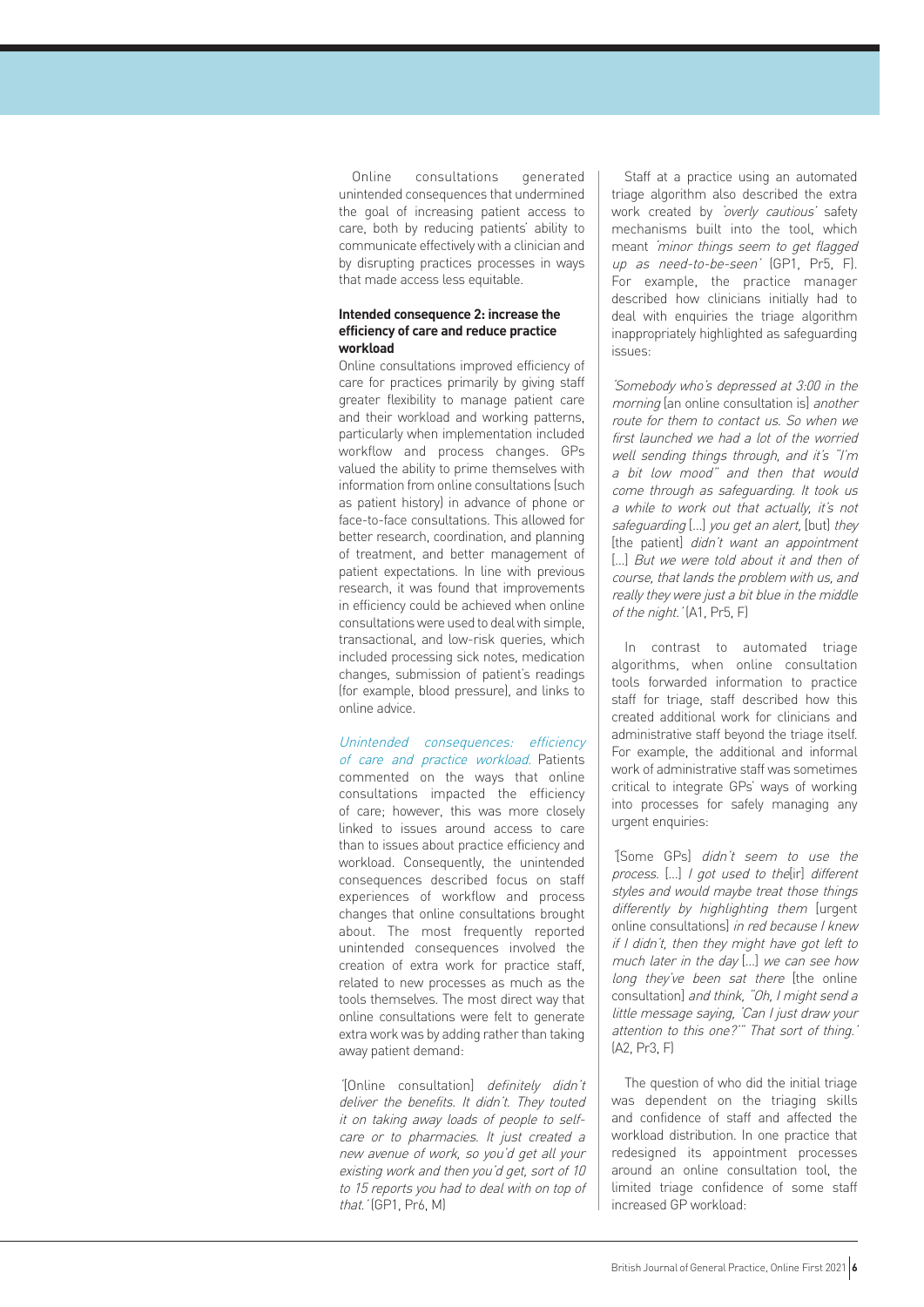'We had two urgent care nurses but neither of them really wanted to do triage […] our receptionist didn't really feel confident in care navigation and that side of things, so it did result in the GPs having to field most of the [online consultations]. We tried to filter off admin-y ones, but again you were limited in people's confidence in dealing with that.' (GP1, Pr3, M)

GPs' limited confidence managing patients remotely and the quality of the information the GPs received from online consultations could add to the inefficiencies when many patients subsequently received phone or face-to-face appointments:

'… our [GPs] had different degrees of confidence closing calls [sic online consultations] without seeing or phoning the patient […] a lot of GP time was being used up in dealing with calls [sic online consultations] which were then brought in anyway, so we felt the [online consultation] process actually it ended up putting more strain on the practice, rather than taking strain off the practice. [We hoped] after time it would improve, but it really never did.' (GP1, Pr3, M)

Another unintended consequence was GP dissatisfaction with new processes that were implemented alongside the tools themselves. Staff at one practice where significant process changes were made to implement online consultations cited both retention and recruitment problems as a result:

'We had one doctor who left because she didn't like it lonline consultations]. We've had one doctor who wouldn't join the practice because they didn't [like online consultations]. They had used a similar system before and we said, "It's not the same, the way we use it is not the same", but [they] didn't want to work in that way.' (GP3, Pr1, M)

Some GPs also reflected on the personal impact of these new ways of working, which constituted a 'different sort of medicine' (GP1, Pr1, F) that was an unwelcome departure from traditional, holistic, face-toface practice. Some GPs also felt that online consultations made their work more tiring and isolating:

'[The] sheer fatigue of writing constantly and spending time in front of the screen is becoming more and more of an issue. That's the downside of the digital things […]

there's more silo working and that changes the dynamics of how the organisation is working.' (GP1, Pr4, F)

GPs spent more time in their rooms processing online consultations, which increased isolation and reduced the amount of informal interaction between staff. Furthermore, GPs felt that managing more patients remotely reduced their satisfaction with their work:

'It's a fairly demoralising way to work as a GP [...] you do work within a sort of callcentre-like environment. But I've trained to be a doctor to actually see patients.' (GP1, Pr5, F)

One of the few positive unintended consequences reported by a minority of staff was that regardless of whether any of the intended consequences were achieved, implementing online consultations fostered a greater sense of teamworking between staff groups:

'It made us as receptionists understand a little more about the duty doctor and kind of certainly broke down a few barriers because [the online consultation workflow meant] we were working hand in hand with the duty doctors a lot more […] Similarly with the urgent care nurses.' (A2, Pr3, F)

Online consultations generated unintended consequences that undermined the goal of increasing the efficiency of care and reducing practice workload; directly, by increasing patient demand, and less directly, by necessitating additional processes that added to and redistributed workload, causing dissatisfaction among staff.

## **DISCUSSION**

#### **Summary**

The intended consequences of online consultation tools in policy documents are to increase patient access to care and increase the efficiency of care. These interviews with general practice staff and patients identified unintended consequences of online consultations that restricted patient access to care by disadvantaging digitallyexcluded patients and making it difficult for some patients to communicate effectively with a GP. Unintended consequences were also identified that limited increases in practice efficiency by creating additional work and isolating staff, leading to staff dissatisfaction.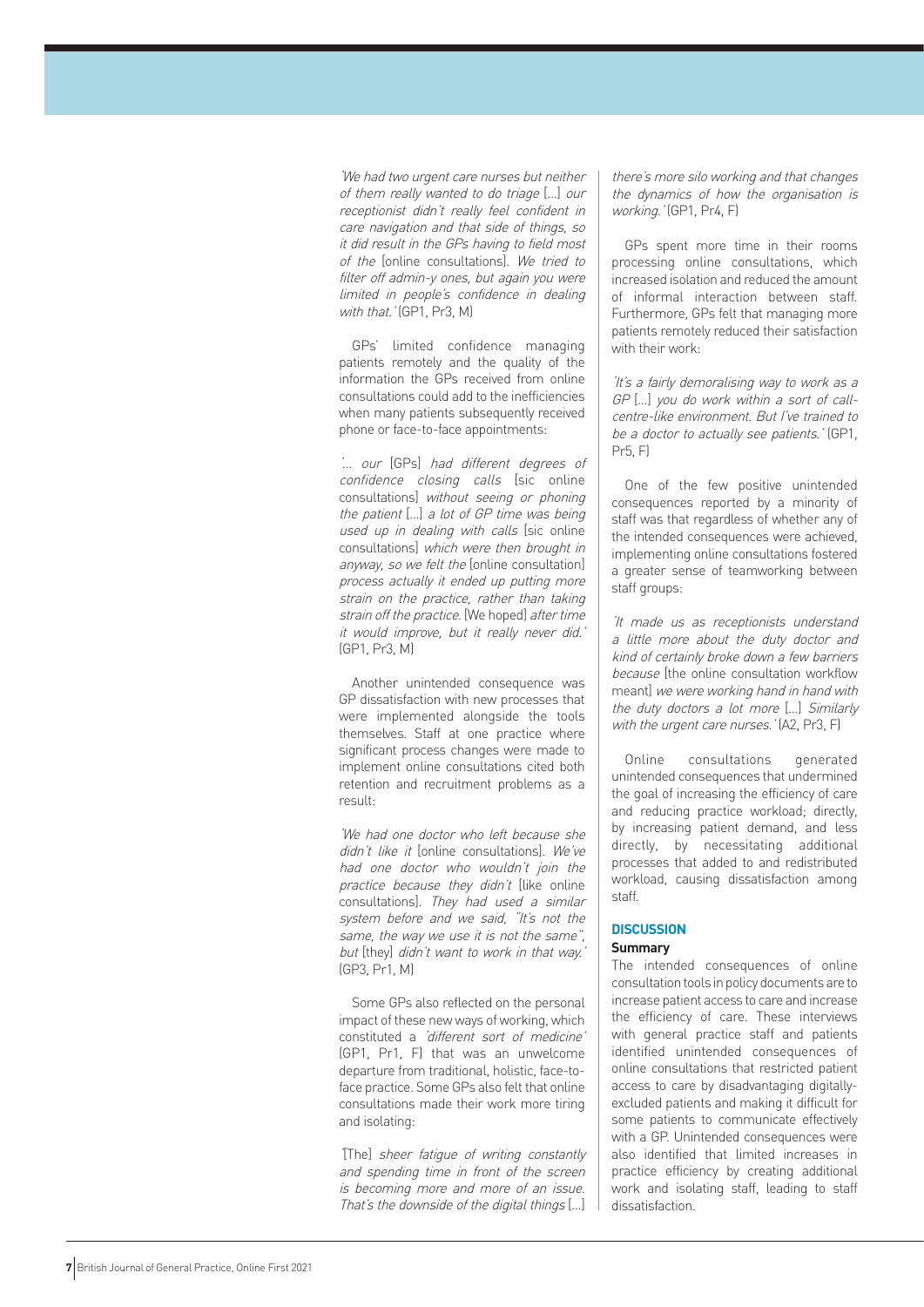The unintended consequences identified were as much consequences of the processes introduced to implement online consultation tools as they were consequences of the tools themselves. Unintended consequences stemmed from patient uncertainty about processes by which their queries were dealt with, and whether practices used online consultations as their preferred or an alternative method for patients to contact the practice. These processes, and the nature of the tools themselves, put more responsibility onto patients to articulate their issues independently, and minimised opportunities for patients to raise other issues in the same consultation. New processes created to mitigate this could have had further downstream consequences that added to or redistributed practice workload and contributed to staff dissatisfaction.

#### **Strengths and limitations**

This study has examined the impact of online consultation tools through the lens of unintended consequences (defined relative to what online consultations are hoped to achieve, as set out in NHS England policy3,5,18,20-21). It does not evaluate a particular tool (see Table 1 for the range of tools included), but takes a broader view of the consequences occurring from a range of online consultation tools, implemented using different access models and workflows.

Interviews were conducted before April 2020, so practices that participated were not contracted to offer online consultations: reasons for adoption ranged from participation in national funding schemes or clinical commissioning grouplevel pilots, to strategic practice-level decisions to experiment with the tools. Practices involved in this study therefore represent proactive early adopters, rather than responders to top-down policy or the accelerated adoption of online consultations to reduce COVID-19 infection risk (March 2020 onwards).27

Most practices using online consultations had low patient uptake because practices deliberately sought to minimise initial uptake and scale up slowly. As a result, many staff were limited in their ability to comment on the full impact of online consultations. Pilot implementations with low patient uptake may not reveal consequences that would now be apparent given the increased adoption owing to the COVID-19 pandemic, but it is unlikely that high uptake would eliminate the consequences identified here.

Patients who agreed to participate in the study were mostly middle-aged and all White British. Findings should be interpreted in light of these limitations. Invitations to participate in research were only posted out by GP practices in English and required individuals to respond to the university researcher, which may have introduced sociocultural barriers for some communities. Future research could recruit in collaboration with community groups rather than GP practices to improve recruitment diversity (although it would be essential to ensure reciprocal benefits to avoid gatekeeper fatigue).

#### **Comparison with existing literature**

The shift to more transactional care and fragmented ways of working for staff, and patient uncertainty about who they are communicating with, illustrates Balint's concept of the 'collusion of anonymity'.28 This refers to patients not knowing who is taking key decisions and being left with no one feeling ultimately responsible for them.

Previous studies have shown that online consultations may be best for straightforward transactions such as simple and administrative queries (repeat prescriptions, fit notes, and updates about ongoing conditions), but do not necessarily deliver improvements in access to care or practice efficiency, and are insufficient as a replacement for face-toface consultations.<sup>11,14,22,27,29-31</sup> This study's findings corroborate this and support the view that careful implementation is needed for online consultations to deliver their benefits and avoid unintended consequences.13,22,29,30,32

Co-design has been highlighted as likely to make the implementation of online consultations more successful.13,30,33 It was found that inclusion of the whole practice team in the redesign of practice workflows improved staff's sense of teamworking even when implementation had little success. Inclusion of patient voices is also critical when making process changes.

Other studies have examined how implementing online consultations reconfigures staff roles and workflows;<sup>34</sup> for example, by highlighting the key role of receptionists in maintaining patient safety when judging the type and urgency of consultations needed by patients.35 A further role adopted by receptionists was identified in the present study of actively monitoring urgent enquiries to ensure clinicians dealt with them in an appropriate time frame. Relatedly, unintended consequences were found in which work was shifted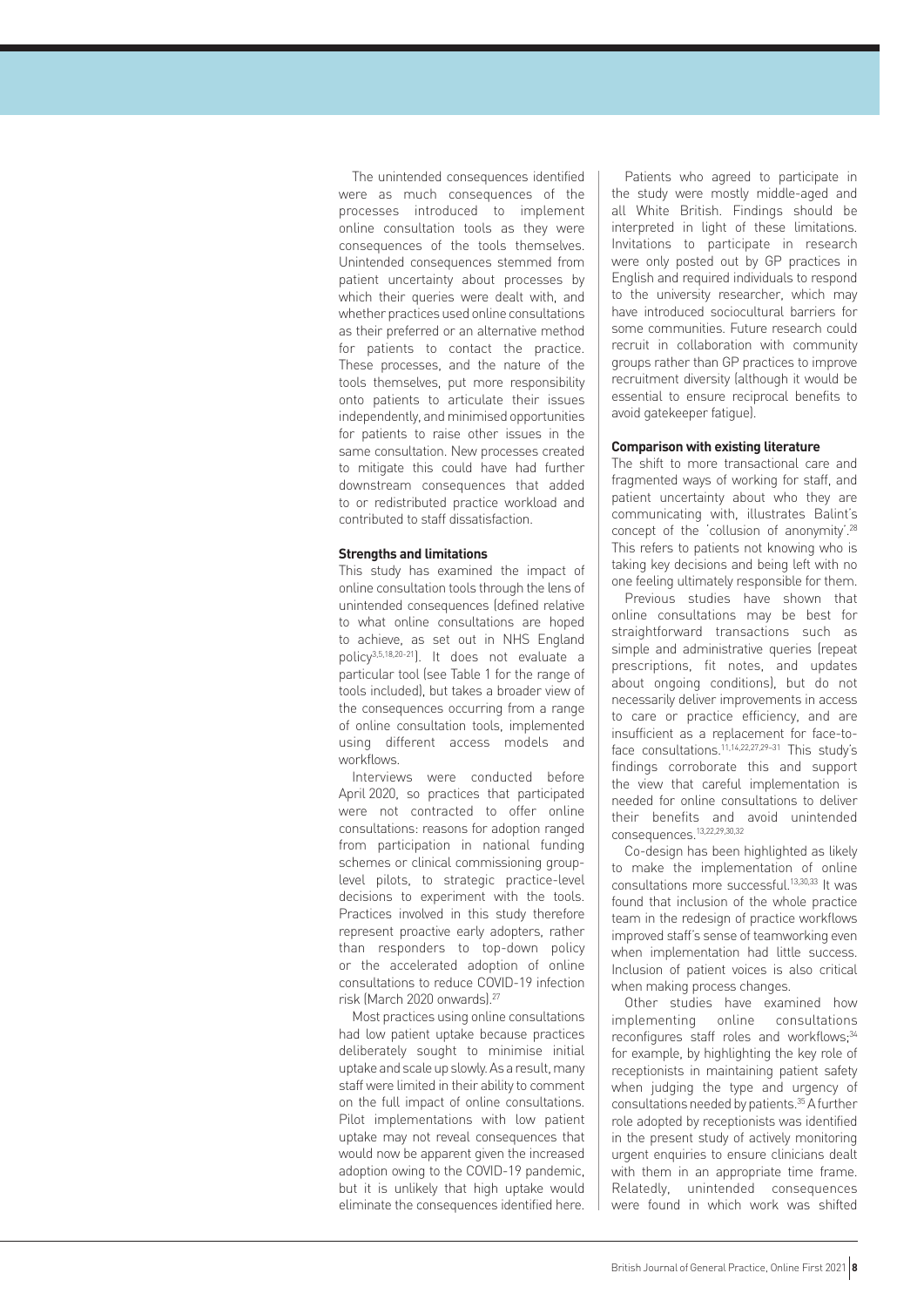#### **Funding**

The DECODE study is funded by National Institute for Health Research (NIHR) School for Primary Care Research (SPCR) and supported by NIHR Applied Research Collaboration West. The views expressed are those of the authors and not necessarily those of the NIHR, the NHS, the Department of Health and Social Care, or Public Health England.

#### **Ethical approval**

The study received approval from North West — Haydock NHS Research Ethics Committee (reference: 18/NW/0625).

#### **Provenance**

Freely submitted; externally peer reviewed.

#### **Competing interests**

Sue Ziebland and John Powell are NIHR Senior Investigators. Jeremy Horwood and Gemma Lasseter are members of the NIHR Health Protection Research Unit in Behavioural Science and Evaluation at University of Bristol. All other authors have declared no competing interests.

#### **Acknowledgements**

The authors would like to thank all the participants in this study, Bob Golding for his PPI input over the course of the study, the NIHR Clinical Research Network for adopting the study on the NIHR portfolio, and the NIHR SPCR for funding the research.

#### **Open access**

This article is Open Access: CC BY 4.0 licence (http://creativecommons.org/ licences/by/4.0/).

## **Discuss this article**

Contribute and read comments about this article: **bjgp.org/letters**

from administrative to clinical staff when administrative staff were not confident with triage. These findings, and those of Casey and colleagues,<sup>14</sup> highlight how the redistribution of work within practices is complex and dependent on the existing skill-mix of staff and the new processes and workflows that are created.

#### **Implications for practice**

In response to the COVID-19 pandemic, in March 2020 UK general practice moved to a 'total triage' $3\overline{6}$  access model using a combination of telephone, online, and video consultations to minimise face-to-face contact with patients to reduce infection risk.27,37 This dramatically accelerated the adoption of online consultations and renewed debate about the balance of remote and face-to-face consultation in primary care.<sup>38</sup>

The unintended consequences identified in this study are unlikely to be unique to the situation pre-COVID-19 nor diminished by it. Since online consultations have been widely adopted sooner than anticipated, the unintended consequences need to be considered more openly and more widely, especially given that new workflows and processes may entail additional work that is difficult to recognise. Box 1 outlines the unintended consequences identified and offers mitigation guidance for clinicians and practice managers.

In many cases the unintended consequences identified present challenges that can be at least partly mitigated.<sup>39</sup> Recognition of these unintended consequences may help those implementing online consultations to maximise the benefits and minimise the harms (see Box 1).<sup>16</sup> Additionally, it is also important to be attuned to the wider consequences of reshaping primary care with technologies that push in the direction of simple, remote, transactions, and away from holistic face-to-face care.<sup>40-41</sup>